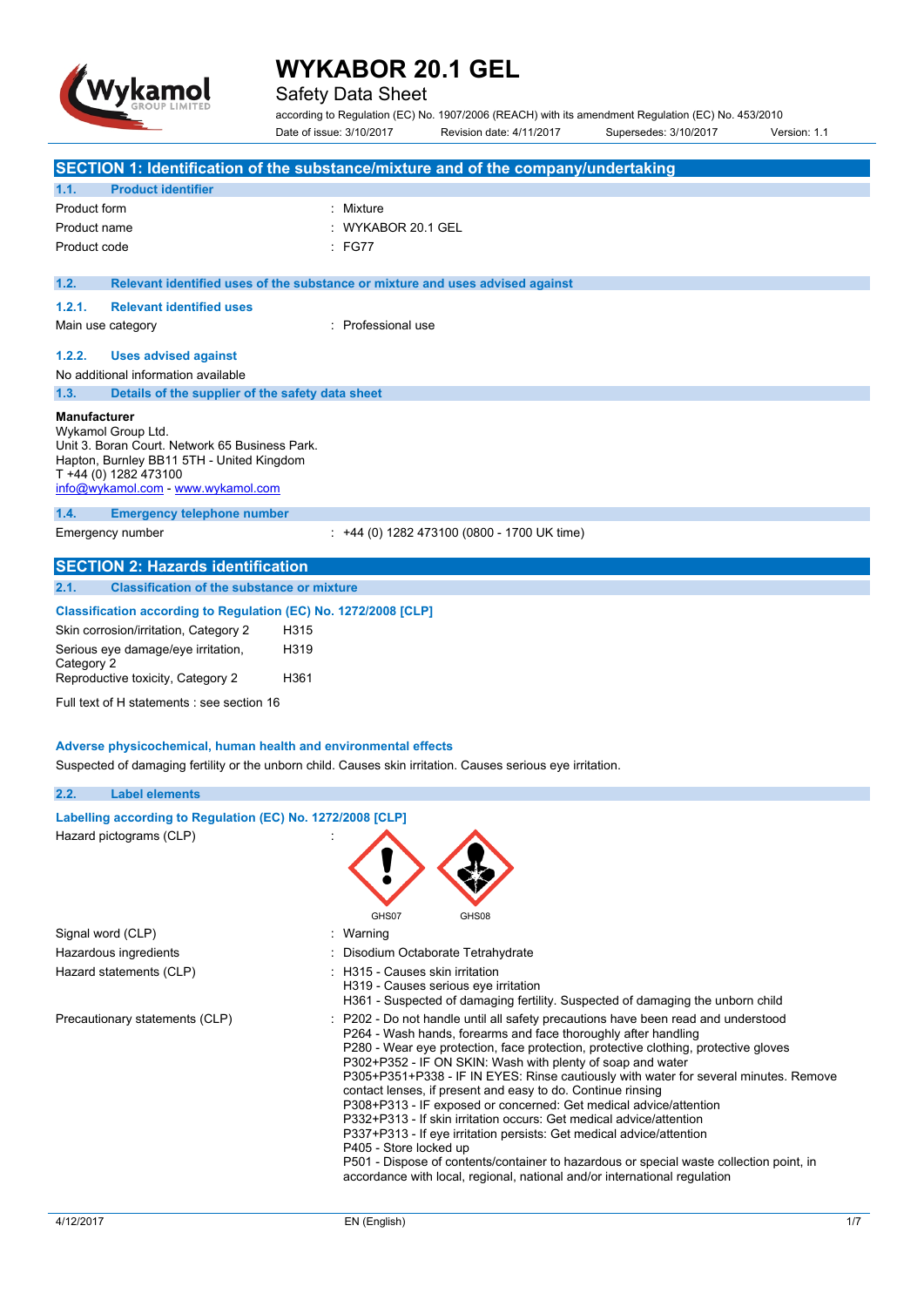# Safety Data Sheet

according to Regulation (EC) No. 1907/2006 (REACH) with its amendment Regulation (EC) No. 453/2010

## **2.3. Other hazards**

PBT: not relevant – no registration required

vPvB: not relevant – no registration required

### **SECTION 3: Composition/information on ingredients**

## **3.1. Substance**

Not applicable

### **3.2. Mixture**

| <b>Name</b>                      | <b>Product identifier</b>                                               | $\frac{9}{6}$ | <b>Classification according to</b><br><b>Regulation (EC) No.</b><br>1272/2008 [CLP]                             |
|----------------------------------|-------------------------------------------------------------------------|---------------|-----------------------------------------------------------------------------------------------------------------|
| Disodium Octaborate Tetrahydrate | (CAS No) 12280-03-4<br>(EC no) 234-541-0<br>(REACH-no) 01-2119490860-33 | $5 - 20$      | Repr. 2, H361d                                                                                                  |
| COCOTRIMONIUM CHLORIDE           | (CAS No) 61789-18-2<br>(EC no) 263-038-9                                | < 5           | Acute Tox. 4 (Oral), H302<br>Acute Tox. 4 (Dermal), H312<br>Skin Corr. 1B, H314<br>Aguatic Acute 1, H400 (M=10) |

#### Full text of H-phrases: see section 16

| <b>SECTION 4: First aid measures</b>                                        |                                                                                                                                                                                                                                            |
|-----------------------------------------------------------------------------|--------------------------------------------------------------------------------------------------------------------------------------------------------------------------------------------------------------------------------------------|
| <b>Description of first aid measures</b><br>4.1.                            |                                                                                                                                                                                                                                            |
| First-aid measures general                                                  | : Never give anything by mouth to an unconscious person. IF exposed or concerned: Get<br>medical advice/attention.                                                                                                                         |
| First-aid measures after inhalation                                         | Remove person to fresh air and keep comfortable for breathing. Allow victim to breathe fresh<br>air. Allow the victim to rest.                                                                                                             |
| First-aid measures after skin contact                                       | Remove affected clothing and wash all exposed skin area with mild soap and water, followed<br>by warm water rinse. Wash contaminated clothing before reuse. If skin irritation occurs: Get<br>medical advice/attention.                    |
| First-aid measures after eye contact                                        | Rinse cautiously with water for several minutes. Remove contact lenses, if present and easy to<br>do. Continue rinsing. If eye irritation persists: Get medical advice/attention.                                                          |
| First-aid measures after ingestion                                          | Rinse mouth. Do NOT induce vomiting. Obtain emergency medical attention. Call a poison<br>center or a doctor if you feel unwell.                                                                                                           |
| 4.2.<br>Most important symptoms and effects, both acute and delayed         |                                                                                                                                                                                                                                            |
| Symptoms/injuries after skin contact                                        | Irritation.                                                                                                                                                                                                                                |
| Symptoms/injuries after eye contact                                         | Eye irritation.<br>t.                                                                                                                                                                                                                      |
| 4.3.                                                                        | Indication of any immediate medical attention and special treatment needed                                                                                                                                                                 |
| Treat symptomatically.                                                      |                                                                                                                                                                                                                                            |
| <b>SECTION 5: Firefighting measures</b>                                     |                                                                                                                                                                                                                                            |
| <b>Extinguishing media</b><br>5.1.                                          |                                                                                                                                                                                                                                            |
| Suitable extinguishing media                                                | : Sand. Water spray. Dry powder. Foam. Carbon dioxide.                                                                                                                                                                                     |
| Unsuitable extinguishing media                                              | Do not use a heavy water stream.                                                                                                                                                                                                           |
| 5.2.<br>Special hazards arising from the substance or mixture               |                                                                                                                                                                                                                                            |
| Hazardous decomposition products in case of<br>fire                         | : Toxic fumes may be released.                                                                                                                                                                                                             |
| 5.3.<br><b>Advice for firefighters</b>                                      |                                                                                                                                                                                                                                            |
| Firefighting instructions                                                   | : Use water spray or fog for cooling exposed containers. Exercise caution when fighting any<br>chemical fire. Prevent fire-fighting water from entering environment.                                                                       |
| Protection during firefighting                                              | Do not enter fire area without proper protective equipment, including respiratory protection. Do<br>not attempt to take action without suitable protective equipment. Self-contained breathing<br>apparatus. Complete protective clothing. |
| <b>SECTION 6: Accidental release measures</b>                               |                                                                                                                                                                                                                                            |
| 6.1.<br>Personal precautions, protective equipment and emergency procedures |                                                                                                                                                                                                                                            |
|                                                                             |                                                                                                                                                                                                                                            |

## **6.1.1. For non-emergency personnel**

Emergency procedures **in the spillate spillage area.** Evacuate unnecessary personnel. Avoid contact with skin and eyes.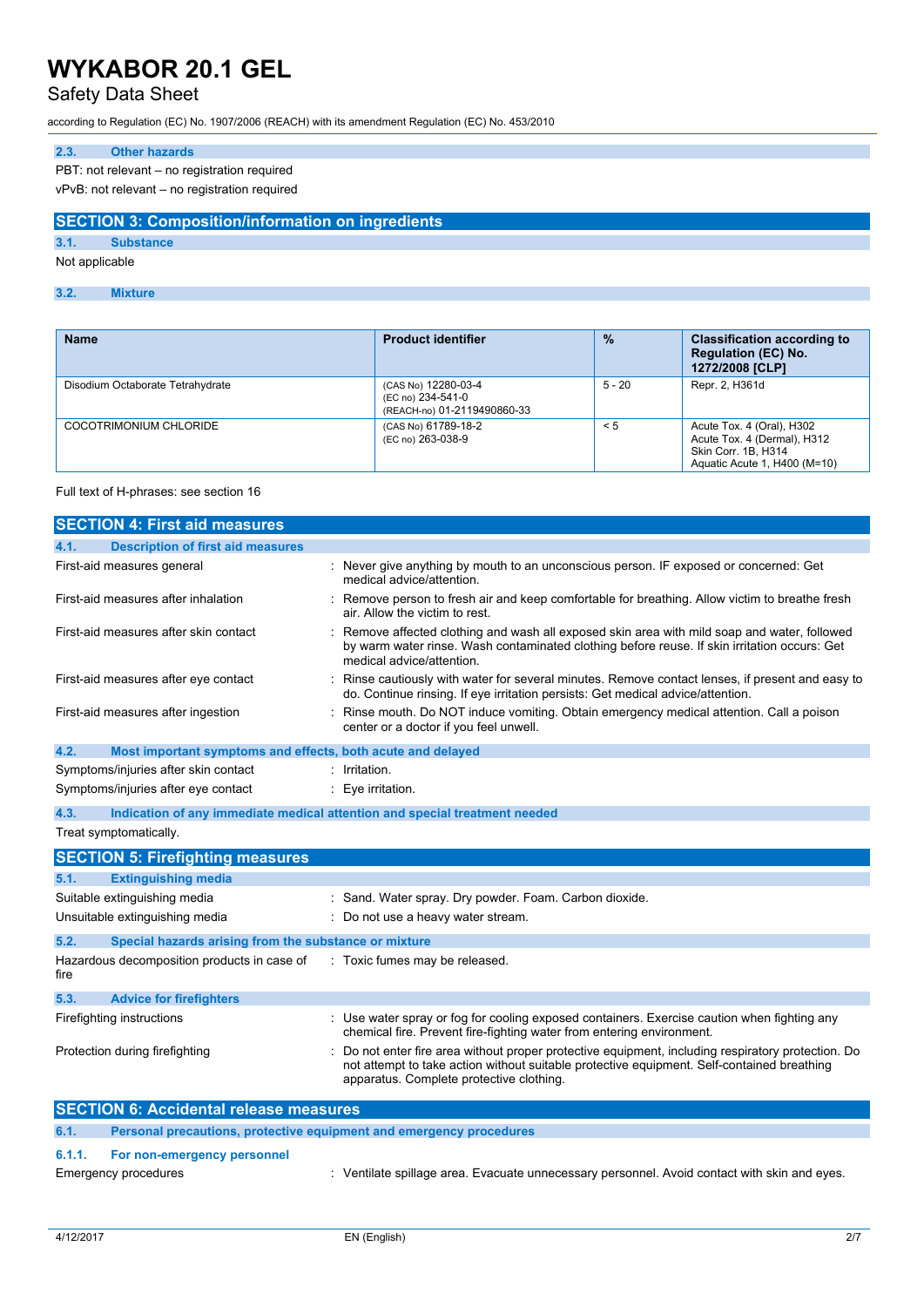## Safety Data Sheet

according to Regulation (EC) No. 1907/2006 (REACH) with its amendment Regulation (EC) No. 453/2010

|        | $\frac{1}{2}$ . The component $\frac{1}{2}$ of $\frac{1}{2}$ . The contract $\frac{1}{2}$ is the contract of the component $\frac{1}{2}$ . The contract of $\frac{1}{2}$ is the contract of $\frac{1}{2}$ is the contract of $\frac{1}{2}$ is the contract of |                                                                                                                                                                                                                                                                                                                                                                                                                                                 |
|--------|---------------------------------------------------------------------------------------------------------------------------------------------------------------------------------------------------------------------------------------------------------------|-------------------------------------------------------------------------------------------------------------------------------------------------------------------------------------------------------------------------------------------------------------------------------------------------------------------------------------------------------------------------------------------------------------------------------------------------|
| 6.1.2. | For emergency responders                                                                                                                                                                                                                                      |                                                                                                                                                                                                                                                                                                                                                                                                                                                 |
|        | Protective equipment                                                                                                                                                                                                                                          | Do not attempt to take action without suitable protective equipment. Equip cleanup crew with<br>proper protection. For further information refer to section 8: "Exposure controls/personal<br>protection".                                                                                                                                                                                                                                      |
|        | Emergency procedures                                                                                                                                                                                                                                          | : If spilled, may cause the floor to be slippery. Ventilate area.                                                                                                                                                                                                                                                                                                                                                                               |
| 6.2.   | <b>Environmental precautions</b>                                                                                                                                                                                                                              |                                                                                                                                                                                                                                                                                                                                                                                                                                                 |
|        |                                                                                                                                                                                                                                                               | Avoid release to the environment. Prevent entry to sewers and public waters. Notify authorities if liquid enters sewers or public waters.                                                                                                                                                                                                                                                                                                       |
| 6.3.   | Methods and material for containment and cleaning up                                                                                                                                                                                                          |                                                                                                                                                                                                                                                                                                                                                                                                                                                 |
|        | Methods for cleaning up                                                                                                                                                                                                                                       | : Take up liquid spill into absorbent material. Soak up spills with inert solids, such as clay or<br>diatomaceous earth as soon as possible. Collect spillage. Store away from other materials.<br>Notify authorities if product enters sewers or public waters.                                                                                                                                                                                |
|        | Other information                                                                                                                                                                                                                                             | Dispose of materials or solid residues at an authorized site.                                                                                                                                                                                                                                                                                                                                                                                   |
| 6.4.   | <b>Reference to other sections</b>                                                                                                                                                                                                                            |                                                                                                                                                                                                                                                                                                                                                                                                                                                 |
|        |                                                                                                                                                                                                                                                               | See Heading 8. Exposure controls and personal protection. For further information refer to section 13.                                                                                                                                                                                                                                                                                                                                          |
|        | <b>SECTION 7: Handling and storage</b>                                                                                                                                                                                                                        |                                                                                                                                                                                                                                                                                                                                                                                                                                                 |
| 7.1.   | <b>Precautions for safe handling</b>                                                                                                                                                                                                                          |                                                                                                                                                                                                                                                                                                                                                                                                                                                 |
|        | Precautions for safe handling                                                                                                                                                                                                                                 | Ensure good ventilation of the work station. Wash hands and other exposed areas with mild<br>soap and water before eating, drinking or smoking and when leaving work. Provide good<br>ventilation in process area to prevent formation of vapour. Obtain special instructions before<br>use. Do not handle until all safety precautions have been read and understood. Wear personal<br>protective equipment. Avoid contact with skin and eyes. |
|        | Hygiene measures                                                                                                                                                                                                                                              | Wash contaminated clothing before reuse. Do not eat, drink or smoke when using this product.<br>Always wash hands after handling the product.                                                                                                                                                                                                                                                                                                   |
| 7.2.   | Conditions for safe storage, including any incompatibilities                                                                                                                                                                                                  |                                                                                                                                                                                                                                                                                                                                                                                                                                                 |
|        | Storage conditions                                                                                                                                                                                                                                            | : Keep only in the original container in a cool, well ventilated place away from : Keep away from<br>children, Direct sunlight. Keep container closed when not in use. Store locked up. Store in a<br>well-ventilated place. Keep cool.                                                                                                                                                                                                         |
|        | Incompatible products                                                                                                                                                                                                                                         | Keep away from. Oxidizing agent. Strong acids. Strong bases.                                                                                                                                                                                                                                                                                                                                                                                    |
| 7.3.   | <b>Specific end use(s)</b>                                                                                                                                                                                                                                    |                                                                                                                                                                                                                                                                                                                                                                                                                                                 |
|        | See technical instructions for use of this substance/mixture.                                                                                                                                                                                                 |                                                                                                                                                                                                                                                                                                                                                                                                                                                 |
|        | <b>SECTION 8: Exposure controls/personal protection</b>                                                                                                                                                                                                       |                                                                                                                                                                                                                                                                                                                                                                                                                                                 |
| 8.1.   | <b>Control parameters</b>                                                                                                                                                                                                                                     |                                                                                                                                                                                                                                                                                                                                                                                                                                                 |
|        |                                                                                                                                                                                                                                                               |                                                                                                                                                                                                                                                                                                                                                                                                                                                 |

No additional information available

## **8.2. Exposure controls**

**Appropriate engineering controls:**

Ensure good ventilation of the work station.

## **Personal protective equipment:**

Avoid all unnecessary exposure. Dust/aerosol mask. Gloves. Protective clothing. Protective goggles.

## **Materials for protective clothing:**

Wear suitable protective clothing and gloves

#### **Hand protection:**

Wear protective gloves

## **Eye protection:**

Chemical goggles or safety glasses. Safety glasses

### **Skin and body protection:**

Wear suitable protective clothing

## **Respiratory protection:**

Wear appropriate mask. Wear respiratory protection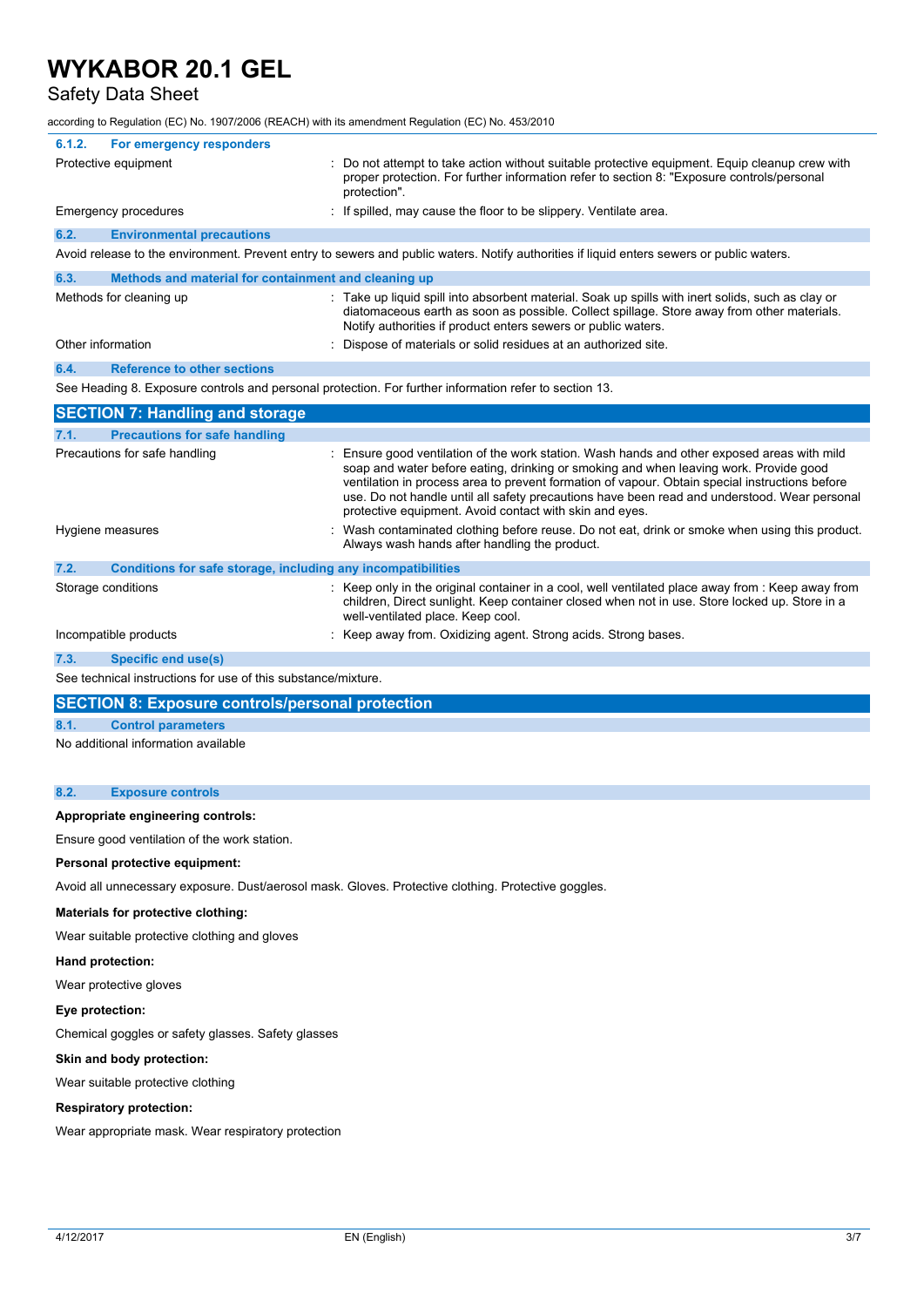Safety Data Sheet

according to Regulation (EC) No. 1907/2006 (REACH) with its amendment Regulation (EC) No. 453/2010



### **Environmental exposure controls:**

Avoid release to the environment.

#### **Other information:**

Do not eat, drink or smoke during use.

| <b>SECTION 9: Physical and chemical properties</b>            |                     |
|---------------------------------------------------------------|---------------------|
| 9.1.<br>Information on basic physical and chemical properties |                     |
| Physical state                                                | : Liquid            |
| Appearance                                                    | : Gel.              |
| Colour                                                        | Colourless.         |
| Odour                                                         | odourless.          |
| Odour threshold                                               | No data available   |
| рH                                                            | $5 - 6$             |
| Relative evaporation rate (butylacetate=1)                    | : No data available |
| Melting point                                                 | Not applicable      |
| Freezing point                                                | No data available   |
| Boiling point                                                 | No data available   |
| Flash point                                                   | No data available   |
| Auto-ignition temperature                                     | No data available   |
| Decomposition temperature                                     | No data available   |
| Flammability (solid, gas)                                     | Non flammable.      |
| Vapour pressure                                               | No data available   |
| Relative vapour density at 20 °C                              | : No data available |
| Relative density                                              | $1.15 - 1.21$       |
| Solubility                                                    | Miscible in Water.  |
| Log Pow                                                       | No data available   |
| Viscosity, kinematic                                          | No data available   |
| Viscosity, dynamic                                            | No data available   |
| <b>Explosive properties</b>                                   | No data available   |
| Oxidising properties                                          | No data available   |
| <b>Explosive limits</b>                                       | : No data available |
| 9.2.<br><b>Other information</b>                              |                     |
| No additional information available                           |                     |
| <b>SECTION 10: Stability and reactivity</b>                   |                     |

## **10.1. Reactivity**

The product is non-reactive under normal conditions of use, storage and transport.

# **10.2. Chemical stability**

Stable under normal conditions. **10.3. Possibility of hazardous reactions** None under normal use.

## **10.4. Conditions to avoid**

Direct sunlight. Extremely high or low temperatures.

# **10.5. Incompatible materials**

Strong acids. Strong bases.

### **10.6. Hazardous decomposition products**

Carbon monoxide. Carbon dioxide.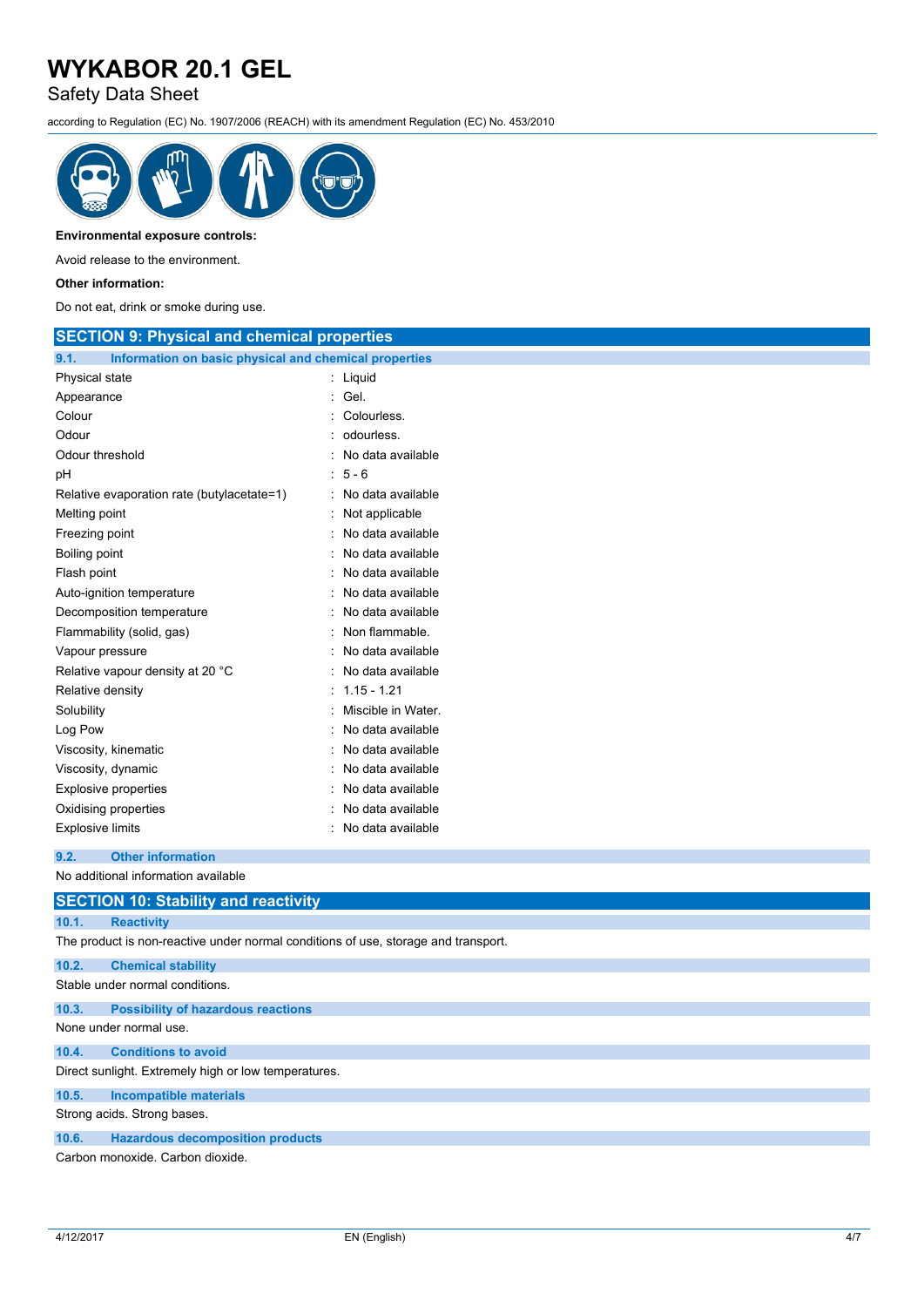Safety Data Sheet

according to Regulation (EC) No. 1907/2006 (REACH) with its amendment Regulation (EC) No. 453/2010

| <b>SECTION 11: Toxicological information</b>           |                                                                          |  |  |
|--------------------------------------------------------|--------------------------------------------------------------------------|--|--|
| Information on toxicological effects<br>11.1.          |                                                                          |  |  |
| Acute toxicity                                         | : Not classified                                                         |  |  |
| Disodium Octaborate Tetrahydrate (12280-03-4)          |                                                                          |  |  |
| LD50 oral rat                                          | 2550 mg/kg                                                               |  |  |
| LD50 dermal rabbit                                     | > 2000 mg/kg Of Body Weight                                              |  |  |
| Skin corrosion/irritation                              | Causes skin irritation.                                                  |  |  |
|                                                        | $pH: 5 - 6$                                                              |  |  |
| Additional information                                 | Based on available data, the classification criteria are not met         |  |  |
| Serious eye damage/irritation                          | Causes serious eye irritation.                                           |  |  |
|                                                        | $pH: 5 - 6$                                                              |  |  |
| Additional information                                 | Based on available data, the classification criteria are not met         |  |  |
| Respiratory or skin sensitisation                      | Not classified                                                           |  |  |
| Additional information                                 | Based on available data, the classification criteria are not met         |  |  |
| Germ cell mutagenicity                                 | Not classified                                                           |  |  |
|                                                        | Based on available data, the classification criteria are not met         |  |  |
| Carcinogenicity                                        | Not classified                                                           |  |  |
| Additional information                                 | Based on available data, the classification criteria are not met         |  |  |
| Reproductive toxicity                                  | Suspected of damaging fertility. Suspected of damaging the unborn child. |  |  |
| Specific target organ toxicity (single exposure)       | Not classified                                                           |  |  |
| Additional information                                 | Based on available data, the classification criteria are not met         |  |  |
| Specific target organ toxicity (repeated<br>exposure)  | Not classified                                                           |  |  |
| Additional information                                 | Based on available data, the classification criteria are not met         |  |  |
| Aspiration hazard                                      | Not classified                                                           |  |  |
| Additional information                                 | Based on available data, the classification criteria are not met         |  |  |
| Potential adverse human health effects and<br>symptoms | Based on available data, the classification criteria are not met.        |  |  |

# **SECTION 12: Ecological information**

**12.1. Toxicity**

Ecology - general **interproduct is not considered harmful to aquatic organisms or to cause long-term adverse** effects in the environment.

| Disodium Octaborate Tetrahydrate (12280-03-4)      |                                    |  |
|----------------------------------------------------|------------------------------------|--|
| LC50 fish 1<br>79.7 mg/l Feathered Minnow          |                                    |  |
| EC50 Daphnia 1<br>133 mg/l                         |                                    |  |
| EC50 72h algae [mg/l] (1)                          | 40 mg/l                            |  |
|                                                    |                                    |  |
| 12.2.<br><b>Persistence and degradability</b>      |                                    |  |
| <b>WYKABOR 20.1 GEL</b>                            |                                    |  |
| Persistence and degradability                      | Not established.                   |  |
| 12.3.<br><b>Bioaccumulative potential</b>          |                                    |  |
| <b>WYKABOR 20.1 GEL</b>                            |                                    |  |
| Bioaccumulative potential                          | Not established.                   |  |
| <b>Mobility in soil</b><br>12.4.                   |                                    |  |
| No additional information available                |                                    |  |
| <b>Results of PBT and vPvB assessment</b><br>12.5. |                                    |  |
| <b>WYKABOR 20.1 GEL</b>                            |                                    |  |
| PBT: not relevant – no registration required       |                                    |  |
| vPvB: not relevant - no registration required      |                                    |  |
| 12.6.<br><b>Other adverse effects</b>              |                                    |  |
| Additional information                             | : Avoid release to the environment |  |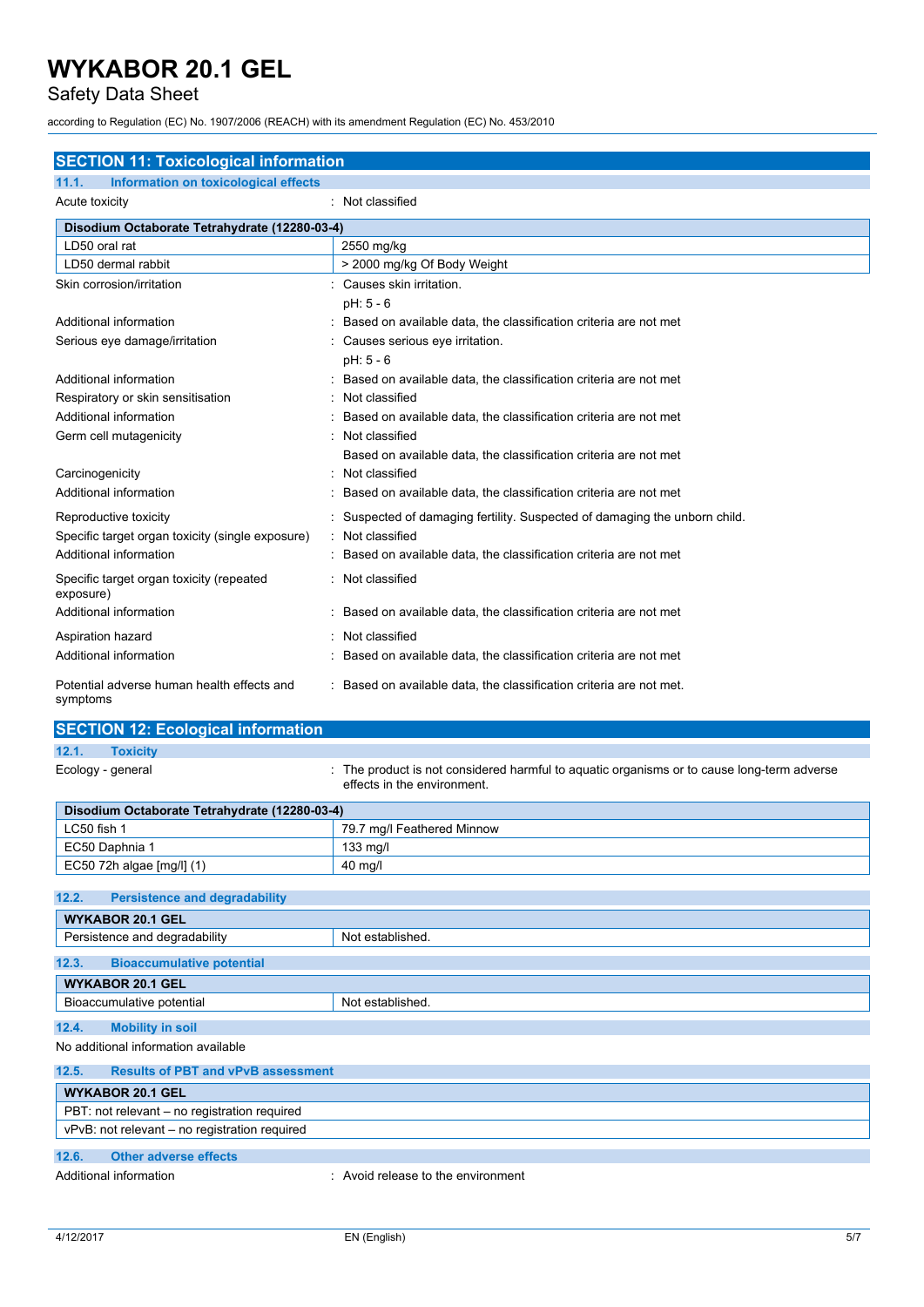# Safety Data Sheet

according to Regulation (EC) No. 1907/2006 (REACH) with its amendment Regulation (EC) No. 453/2010

| <b>SECTION 13: Disposal considerations</b> |                                                                                               |  |  |
|--------------------------------------------|-----------------------------------------------------------------------------------------------|--|--|
| 13.1.<br>Waste treatment methods           |                                                                                               |  |  |
| Waste treatment methods                    | : Dispose of contents/container in accordance with licensed collector's sorting instructions. |  |  |
| Product/Packaging disposal recommendations | Dispose in a safe manner in accordance with local/national regulations.                       |  |  |
| Ecology - waste materials                  | : Avoid release to the environment.                                                           |  |  |

### **SECTION 14: Transport information**

In accordance with ADR / RID / IMDG / IATA / ADN

| <b>ADR</b>                                 | <b>IMDG</b>                            |
|--------------------------------------------|----------------------------------------|
| <b>UN number</b><br>14.1.                  |                                        |
| Not applicable                             | Not applicable                         |
| 14.2.<br>UN proper shipping name           |                                        |
| Not applicable                             | Not applicable                         |
| Not applicable                             | Not applicable                         |
|                                            |                                        |
| <b>Transport hazard class(es)</b><br>14.3. |                                        |
| Not applicable                             | Not applicable                         |
| Not applicable                             | Not applicable                         |
| 14.4.<br><b>Packing group</b>              |                                        |
| Not applicable                             | Not applicable                         |
| <b>Environmental hazards</b><br>14.5.      |                                        |
| Not applicable                             | Not applicable                         |
|                                            | No supplementary information available |

#### **14.6. Special precautions for user**

#### **- Overland transport**

Not applicable

### **- Transport by sea**

Not applicable

**14.7. Transport in bulk according to Annex II of MARPOL and the IBC Code**

Not applicable

#### **SECTION 15: Regulatory information**

**15.1. Safety, health and environmental regulations/legislation specific for the substance or mixture**

#### **15.1.1. EU-Regulations**

Contains no substances with Annex XVII restrictions Contains no substance on the REACH candidate list Contains no REACH Annex XIV substances

#### **15.1.2. National regulations**

#### **Germany** VwVwS Annex reference : Water hazard class (WGK) 2, hazard to waters (Classification according to VwVwS, Annex 4) 12th Ordinance Implementing the Federal Immission Control Act - 12.BImSchV : Is not subject of the 12. BlmSchV (Hazardous Incident Ordinance) **Netherlands** SZW-lijst van kankerverwekkende stoffen : COCOTRIMONIUM CHLORIDE is listed SZW-lijst van mutagene stoffen : None of the components are listed NIET-limitatieve lijst van voor de voortplanting giftige stoffen – Borstvoeding : None of the components are listed NIET-limitatieve lijst van voor de voortplanting giftige stoffen – Vruchtbaarheid : None of the components are listed NIET-limitatieve lijst van voor de voortplanting giftige stoffen – Ontwikkeling : None of the components are listed

#### **Denmark**